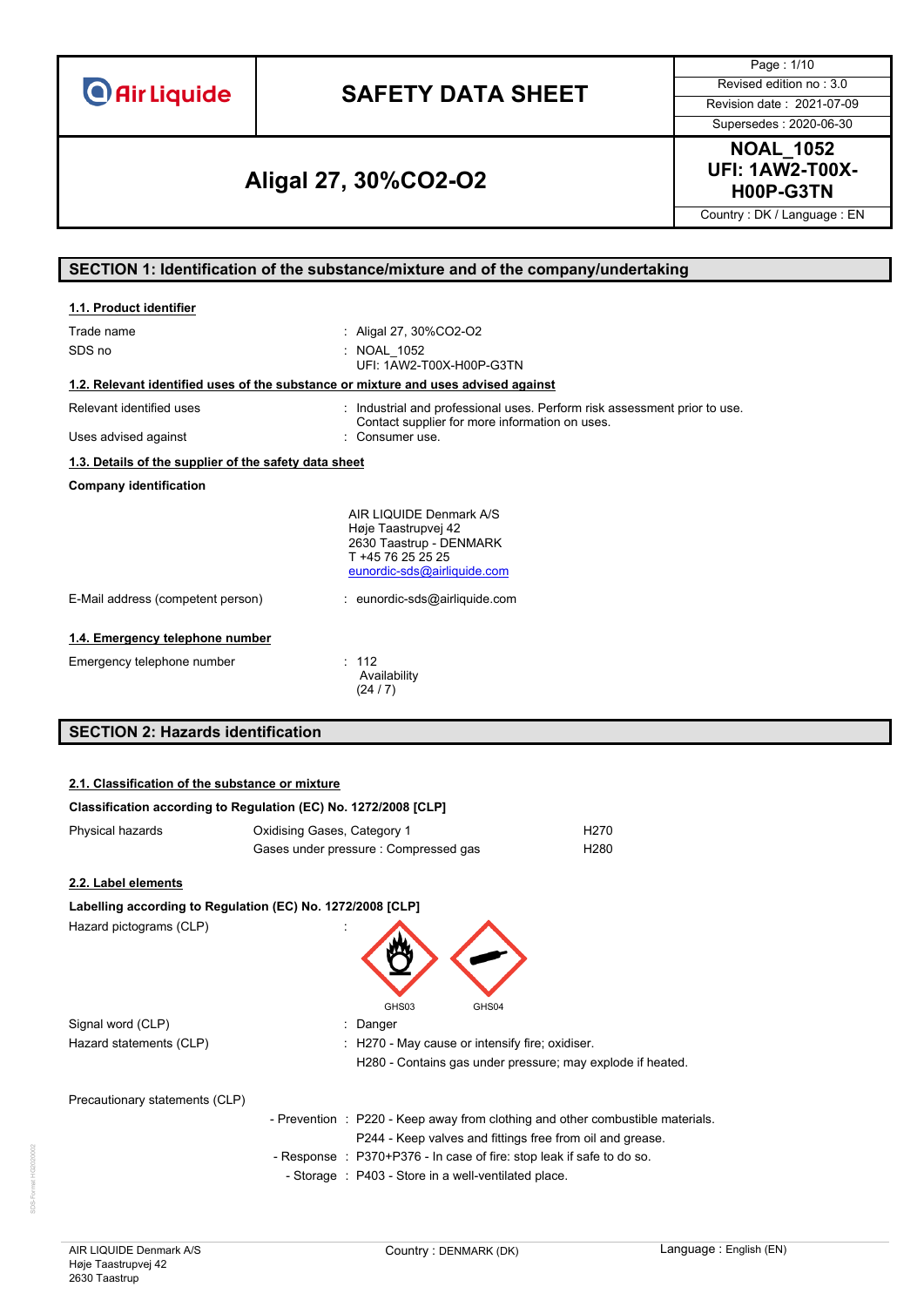# **SAFETY DATA SHEET** Revised edition no : 3.0

Page : 2/10 Supersedes : 2020-06-30

### **H00P-G3TN Aligal 27, 30%CO2-O2**

**NOAL\_1052 UFI: 1AW2-T00X-**

Country : DK / Language : EN

#### **2.3. Other hazards**

: None.

#### **SECTION 3: Composition/information on ingredients**

#### : Not applicable. **3.1. Substances**

#### **3.2. Mixtures**

| Name           | <b>Product identifier</b>                                                                 | Composition [V-%]: | <b>Classification according to</b><br>Regulation (EC) No. 1272/2008 [CLP] |
|----------------|-------------------------------------------------------------------------------------------|--------------------|---------------------------------------------------------------------------|
| Oxygen         | (CAS-No.) 7782-44-7<br>(EC-No.) 231-956-9<br>(EC Index-No.) 008-001-00-8<br>(REACH-no) *1 | 70                 | Ox. Gas 1, H270<br>Press. Gas (Comp.), H280                               |
| Carbon dioxide | (CAS-No.) 124-38-9<br>(EC-No.) 204-696-9<br>(EC Index-No.)<br>(REACH-no) *1               | 30                 | Press. Gas (Lig.), H280                                                   |

Full text of H-statements: see section 16

*Contains no other components or impurities which will influence the classification of the product.*

*\*1: Listed in Annex IV / V REACH, exempted from registration.*

*\*3: Registration not required: Substance manufactured or imported < 1t/y.*

#### **SECTION 4: First aid measures**

#### **4.1. Description of first aid measures**

| - Inhalation                                                     | : Remove victim to uncontaminated area wearing self contained breathing apparatus. Keep<br>victim warm and rested. Call a doctor. Perform cardiopulmonary resuscitation if breathing<br>stopped. |  |
|------------------------------------------------------------------|--------------------------------------------------------------------------------------------------------------------------------------------------------------------------------------------------|--|
| - Skin contact                                                   | : Adverse effects not expected from this product.                                                                                                                                                |  |
| - Eye contact                                                    | : Adverse effects not expected from this product.                                                                                                                                                |  |
| - Ingestion                                                      | : Ingestion is not considered a potential route of exposure.                                                                                                                                     |  |
| 4.2. Most important symptoms and effects, both acute and delayed |                                                                                                                                                                                                  |  |

: Refer to section 11.

**4.3. Indication of any immediate medical attention and special treatment needed**

: None.

#### **SECTION 5: Firefighting measures**

#### **5.1. Extinguishing media**

| - Suitable extinguishing media                             |                                       | : Water spray or fog.                                                               |
|------------------------------------------------------------|---------------------------------------|-------------------------------------------------------------------------------------|
| - Unsuitable extinguishing media                           | : Do not use water jet to extinguish. |                                                                                     |
| 5.2. Special hazards arising from the substance or mixture |                                       |                                                                                     |
| Specific hazards                                           |                                       | : Supports combustion.<br>Exposure to fire may cause containers to rupture/explode. |
| Hazardous combustion products                              |                                       | : None.                                                                             |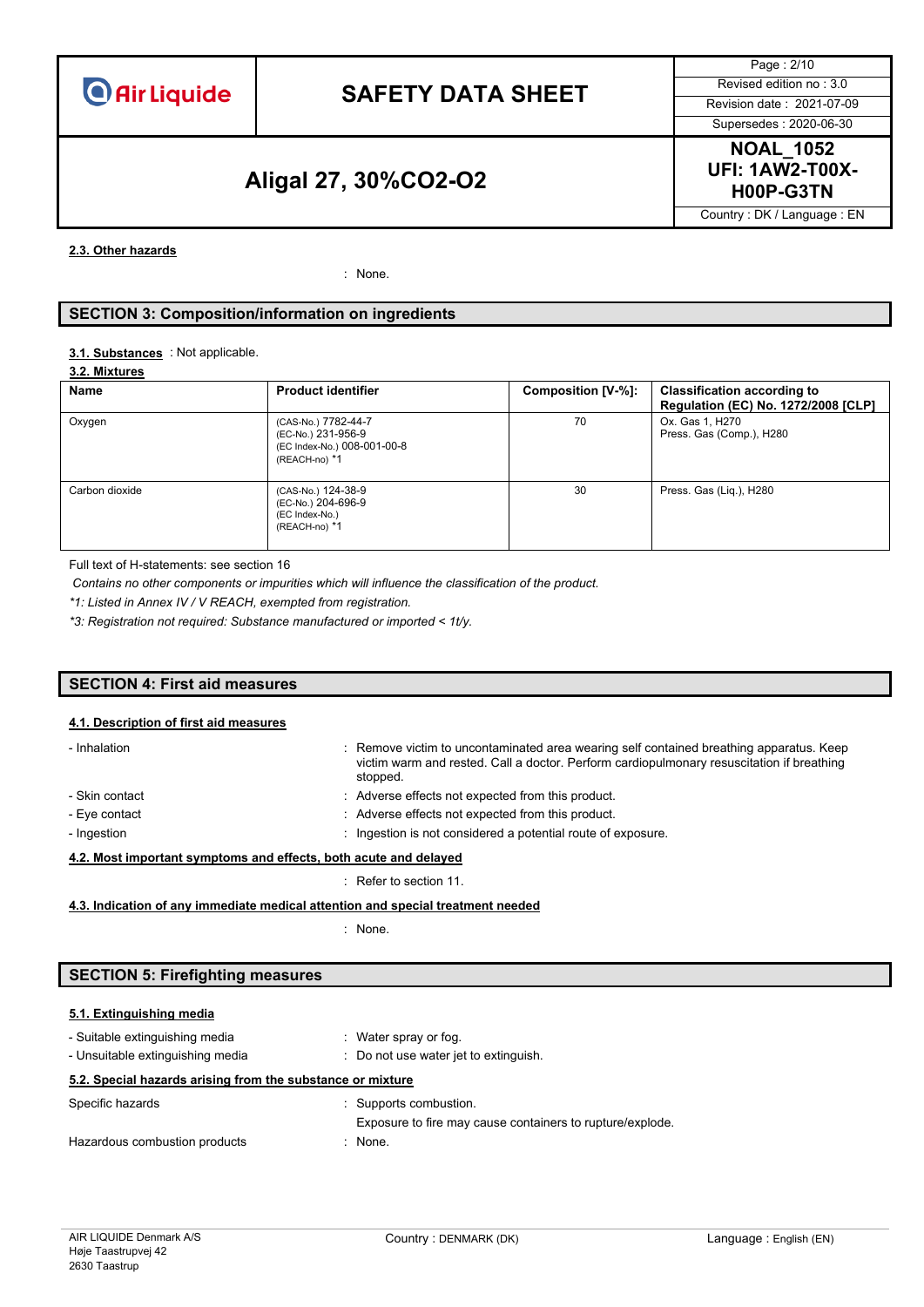## **SAFETY DATA SHEET** Revised edition no : 3.0

Page : 3/10

Supersedes : 2020-06-30

## **H00P-G3TN Aligal 27, 30%CO2-O2**



Country : DK / Language : EN

| 5.3. Advice for firefighters                   |                                                                                                                                                                                                                                                                                                                   |  |
|------------------------------------------------|-------------------------------------------------------------------------------------------------------------------------------------------------------------------------------------------------------------------------------------------------------------------------------------------------------------------|--|
| Specific methods                               | : Use fire control measures appropriate for the surrounding fire. Exposure to fire and heat<br>radiation may cause gas receptacles to rupture. Cool endangered receptacles with water spray<br>jet from a protected position. Prevent water used in emergency cases from entering sewers and<br>drainage systems. |  |
|                                                | If possible, stop flow of product.                                                                                                                                                                                                                                                                                |  |
|                                                | Use water spray or fog to knock down fire fumes if possible.                                                                                                                                                                                                                                                      |  |
|                                                | Move containers away from the fire area if this can be done without risk.                                                                                                                                                                                                                                         |  |
| Special protective equipment for fire fighters | Standard protective clothing and equipment (Self Contained Breathing Apparatus) for fire<br>fighters.                                                                                                                                                                                                             |  |
|                                                | Standard EN 469 - Protective clothing for firefighters. Standard - EN 659: Protective gloves for<br>firefighters.                                                                                                                                                                                                 |  |
|                                                |                                                                                                                                                                                                                                                                                                                   |  |

#### **SECTION 6: Accidental release measures**

#### **6.1. Personal precautions, protective equipment and emergency procedures**

|                                                           | : Try to stop release.                                                                                         |
|-----------------------------------------------------------|----------------------------------------------------------------------------------------------------------------|
|                                                           | Evacuate area.                                                                                                 |
|                                                           | Monitor concentration of released product.                                                                     |
|                                                           | Wear self-contained breathing apparatus when entering area unless atmosphere is proved to<br>be safe.          |
|                                                           | Eliminate ignition sources.                                                                                    |
|                                                           | Ensure adequate air ventilation.                                                                               |
|                                                           | Prevent from entering sewers, basements and workpits, or any place where its accumulation<br>can be dangerous. |
|                                                           | Act in accordance with local emergency plan.                                                                   |
|                                                           | Stay upwind.                                                                                                   |
| 6.2. Environmental precautions                            |                                                                                                                |
|                                                           | : Try to stop release.                                                                                         |
| 6.3. Methods and material for containment and cleaning up |                                                                                                                |
|                                                           | : Ventilate area.                                                                                              |
| 6.4. Reference to other sections                          |                                                                                                                |
|                                                           | : See also sections 8 and 13.                                                                                  |

#### **SECTION 7: Handling and storage**

2630 Taastrup

#### AIR LIQUIDE Denmark A/S Høje Taastrupvej 42 Country : DENMARK (DK) Country : DENMARK (DK) **7.1. Precautions for safe handling** Safe use of the product : Do not breathe gas. Avoid release of product into atmosphere. The product must be handled in accordance with good industrial hygiene and safety procedures. Only experienced and properly instructed persons should handle gases under pressure. Consider pressure relief device(s) in gas installations. Ensure the complete gas system was (or is regularily) checked for leaks before use. Do not smoke while handling product. Keep equipment free from oil and grease. For more guidance, refer to the EIGA Doc. 33 - Cleaning of Equipment for Oxygen Service downloadable at http://www.eiga.eu. Use no oil or grease. Use only properly specified equipment which is suitable for this product, its supply pressure and temperature. Contact your gas supplier if in doubt. Use only oxygen approved lubricants and oxygen approved sealings.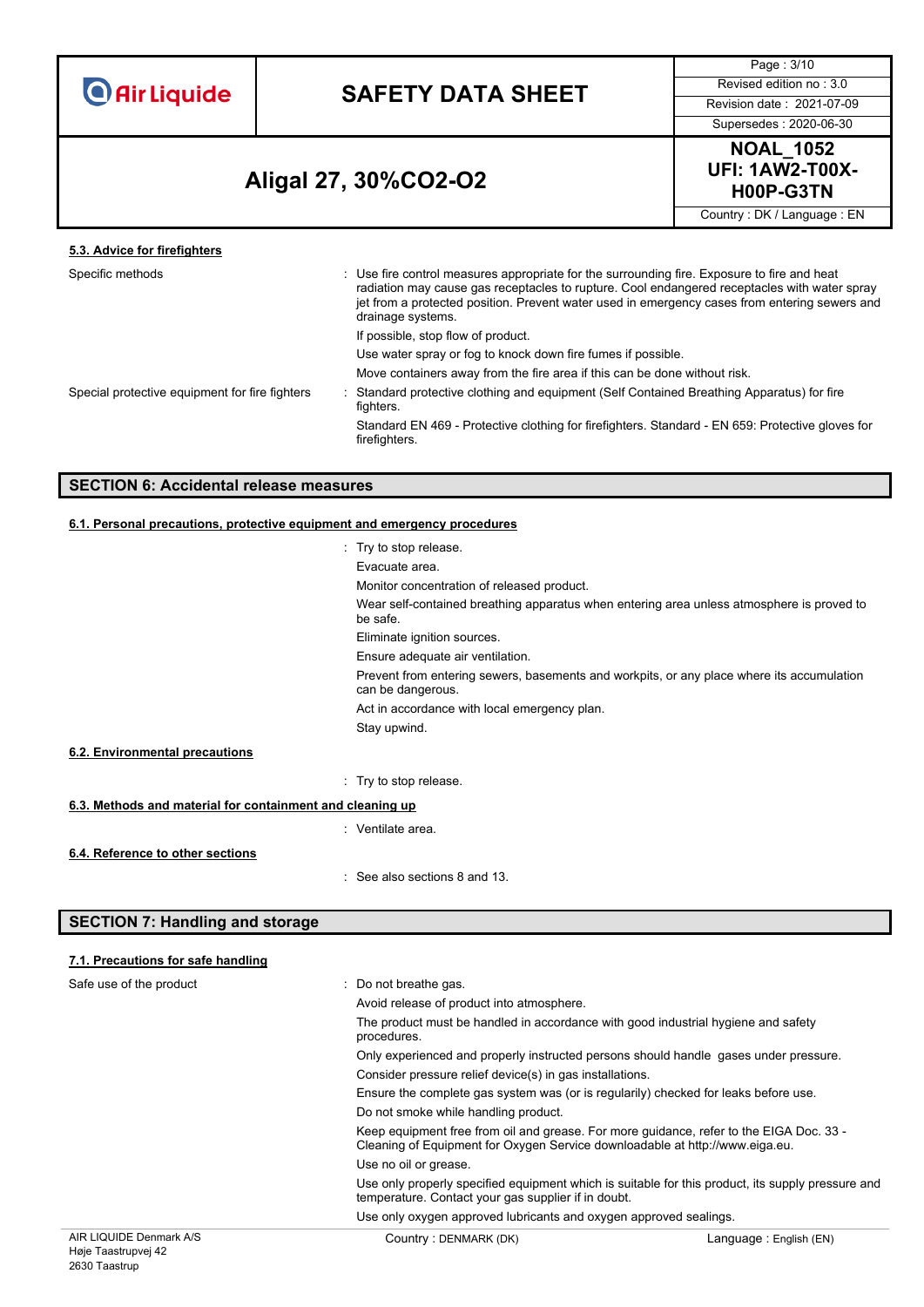| <b>O</b> Air Liquide |  |  |
|----------------------|--|--|
|                      |  |  |

# **SAFETY DATA SHEET** Revised edition no : 3.0

Page : 4/10

Supersedes : 2020-06-30

## **H00P-G3TN Aligal 27, 30%CO2-O2**



Country : DK / Language : EN

|                                                                   | Avoid suck back of water, acid and alkalis.                                                                                                                      |
|-------------------------------------------------------------------|------------------------------------------------------------------------------------------------------------------------------------------------------------------|
| Safe handling of the gas receptacle                               | Refer to supplier's container handling instructions.                                                                                                             |
|                                                                   | Do not allow backfeed into the container.                                                                                                                        |
|                                                                   | Protect containers from physical damage; do not drag, roll, slide or drop.                                                                                       |
|                                                                   | When moving cylinders, even for short distances, use a cart (trolley, hand truck, etc.) designed<br>to transport cylinders.                                      |
|                                                                   | Leave valve protection caps in place until the container has been secured against either a wall<br>or bench or placed in a container stand and is ready for use. |
|                                                                   | If user experiences any difficulty operating valve discontinue use and contact supplier.                                                                         |
|                                                                   | Never attempt to repair or modify container valves or safety relief devices.                                                                                     |
|                                                                   | Damaged valves should be reported immediately to the supplier.                                                                                                   |
|                                                                   | Keep container valve outlets clean and free from contaminants particularly oil and water.                                                                        |
|                                                                   | Replace valve outlet caps or plugs and container caps where supplied as soon as container is<br>disconnected from equipment.                                     |
|                                                                   | Close container valve after each use and when empty, even if still connected to equipment.                                                                       |
|                                                                   | Never attempt to transfer gases from one cylinder/container to another.                                                                                          |
|                                                                   | Never use direct flame or electrical heating devices to raise the pressure of a container.                                                                       |
|                                                                   | Do not remove or deface labels provided by the supplier for the identification of the content of<br>the container.                                               |
|                                                                   | Suck back of water into the container must be prevented.                                                                                                         |
|                                                                   | Open valve slowly to avoid pressure shock.                                                                                                                       |
| 7.2. Conditions for safe storage, including any incompatibilities |                                                                                                                                                                  |
|                                                                   | : Observe all regulations and local requirements regarding storage of containers.                                                                                |
|                                                                   | Containers should not be stored in conditions likely to encourage corrosion.                                                                                     |
|                                                                   | Container valve guards or caps should be in place.                                                                                                               |
|                                                                   | Containers should be stored in the vertical position and properly secured to prevent them from<br>falling over.                                                  |
|                                                                   | Stored containers should be periodically checked for general condition and leakage.                                                                              |
|                                                                   | Keep container below 50°C in a well ventilated place.                                                                                                            |
|                                                                   | Segregate from flammable gases and other flammable materials in store.                                                                                           |
|                                                                   | Store containers in location free from fire risk and away from sources of heat and ignition.                                                                     |
|                                                                   | Keep away from combustible materials.                                                                                                                            |
| 7.3. Specific end use(s)                                          |                                                                                                                                                                  |
|                                                                   |                                                                                                                                                                  |

: None.

#### **SECTION 8: Exposure controls/personal protection**

#### **8.1. Control parameters**

| Carbon dioxide (124-38-9)                     |                                               |
|-----------------------------------------------|-----------------------------------------------|
| <b>EU - Occupational Exposure Limits</b>      |                                               |
| Local name                                    | Carbon dioxide                                |
| IOELV TWA (mg/m <sup>3</sup> )                | 9000 mg/m <sup>3</sup>                        |
| IOELV TWA (ppm)                               | 5000 ppm                                      |
| <b>Denmark - Occupational Exposure Limits</b> |                                               |
| Local name                                    | Carbondioxid (Kuldioxid; Kulsyre)             |
| Grænseværdi (8 timer) (mg/m <sup>3</sup> )    | 9000 mg/m <sup>3</sup>                        |
| Grænseværdi (8 timer) (ppm)                   | 5000 ppm                                      |
| Anmærkninger (DK)                             | E (betyder, at stoffet har en EF-grænseværdi) |

DNEL (Derived-No Effect Level) : None available.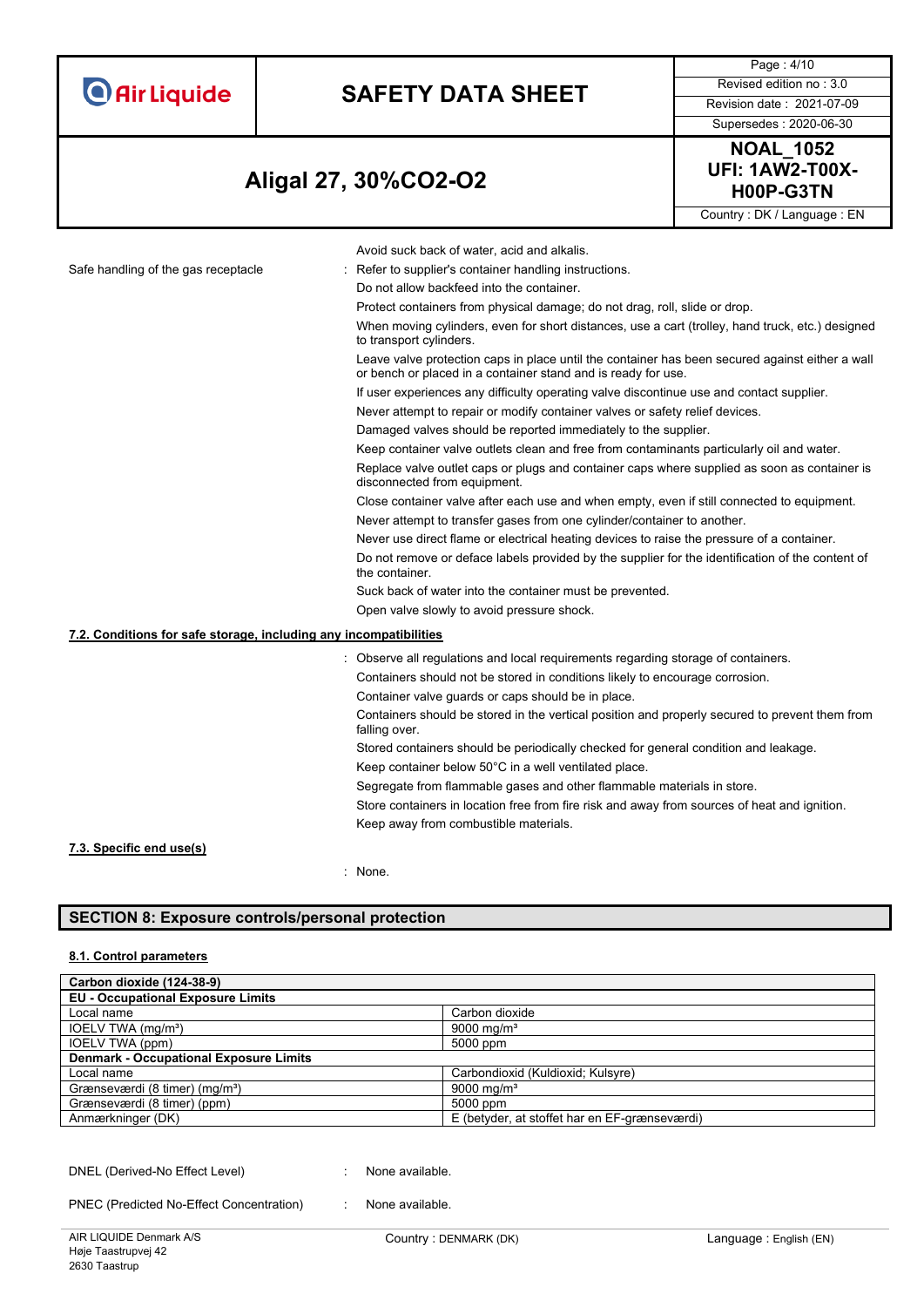# **SAFETY DATA SHEET** Revised edition no : 3.0

Page : 5/10

### **H00P-G3TN Aligal 27, 30%CO2-O2**



Country : DK / Language : EN

#### **8.2. Exposure controls**

| 8.2.1. Appropriate engineering controls                                   |                                                                                                                                                                                                                                                                                                                                                                                                                                                         |
|---------------------------------------------------------------------------|---------------------------------------------------------------------------------------------------------------------------------------------------------------------------------------------------------------------------------------------------------------------------------------------------------------------------------------------------------------------------------------------------------------------------------------------------------|
|                                                                           | : Provide adequate general and local exhaust ventilation.                                                                                                                                                                                                                                                                                                                                                                                               |
|                                                                           | Systems under pressure should be regularily checked for leakages.                                                                                                                                                                                                                                                                                                                                                                                       |
|                                                                           | Ensure exposure is below occupational exposure limits (where available).                                                                                                                                                                                                                                                                                                                                                                                |
|                                                                           | Gas detectors should be used when oxidising gases may be released.                                                                                                                                                                                                                                                                                                                                                                                      |
|                                                                           | Consider the use of a work permit system e.g. for maintenance activities.                                                                                                                                                                                                                                                                                                                                                                               |
| 8.2.2. Individual protection measures, e.g. personal protective equipment |                                                                                                                                                                                                                                                                                                                                                                                                                                                         |
|                                                                           | . A risk assessment should be conducted and documented in each work area to assess the risks<br>related to the use of the product and to select the PPE that matches the relevant risk. The<br>following recommendations should be considered:<br>PPE compliant to the recommended EN/ISO standards should be selected.                                                                                                                                 |
| • Eye/face protection                                                     | : Wear safety glasses with side shields.<br>Standard EN 166 - Personal eye-protection - specifications.                                                                                                                                                                                                                                                                                                                                                 |
| • Skin protection                                                         |                                                                                                                                                                                                                                                                                                                                                                                                                                                         |
| - Hand protection                                                         | : Wear working gloves when handling gas containers.                                                                                                                                                                                                                                                                                                                                                                                                     |
|                                                                           | Standard EN 388 - Protective gloves against mechanical risk.                                                                                                                                                                                                                                                                                                                                                                                            |
| - Other                                                                   | : Wear safety shoes while handling containers.<br>Standard EN ISO 20345 - Personal protective equipment - Safety footwear.                                                                                                                                                                                                                                                                                                                              |
| • Respiratory protection                                                  | Gas filters may be used if all surrounding conditions e.g. type and concentration of the<br>contaminant(s) and duration of use are known.<br>Use gas filters with full face mask, where exposure limits may be exceeded for a short-term<br>period, e.g. connecting or disconnecting containers.<br>Gas filters do not protect against oxygen deficiency.<br>Standard EN 14387 - Gas filter(s), combined filter(s) and standard EN136, full face masks. |
| • Thermal hazards                                                         | : None in addition to the above sections.                                                                                                                                                                                                                                                                                                                                                                                                               |
| 8.2.3. Environmental exposure controls                                    |                                                                                                                                                                                                                                                                                                                                                                                                                                                         |
|                                                                           | Refer to local regulations for restriction of emissions to the atmosphere. See section 13 for                                                                                                                                                                                                                                                                                                                                                           |

specific methods for waste gas treatment.

#### **SECTION 9: Physical and chemical properties**

#### **9.1. Information on basic physical and chemical properties**

#### Appearance

| Physical state at 20°C / 101.3kPa | : Gas                                                                                          |
|-----------------------------------|------------------------------------------------------------------------------------------------|
| Colour                            | : Mixture contains one or more component(s) which have the following colour(s):<br>Colourless. |
| Odour                             | : Odourless.                                                                                   |
| Odour threshold                   | : Odour threshold is subjective and inadequate to warn of overexposure.                        |
| рH                                | Not applicable for gases and gas mixtures.                                                     |
| Melting point / Freezing point    | : Not applicable for gas mixtures.                                                             |
| Boiling point                     | Not applicable for gas mixtures.                                                               |
| Flash point                       | : Not applicable for gases and gas mixtures.                                                   |
| Evaporation rate                  | : Not applicable for gases and gas mixtures.                                                   |
| Flammability (solid, gas)         | : Non flammable.                                                                               |
| Explosive limits                  | Non flammable.                                                                                 |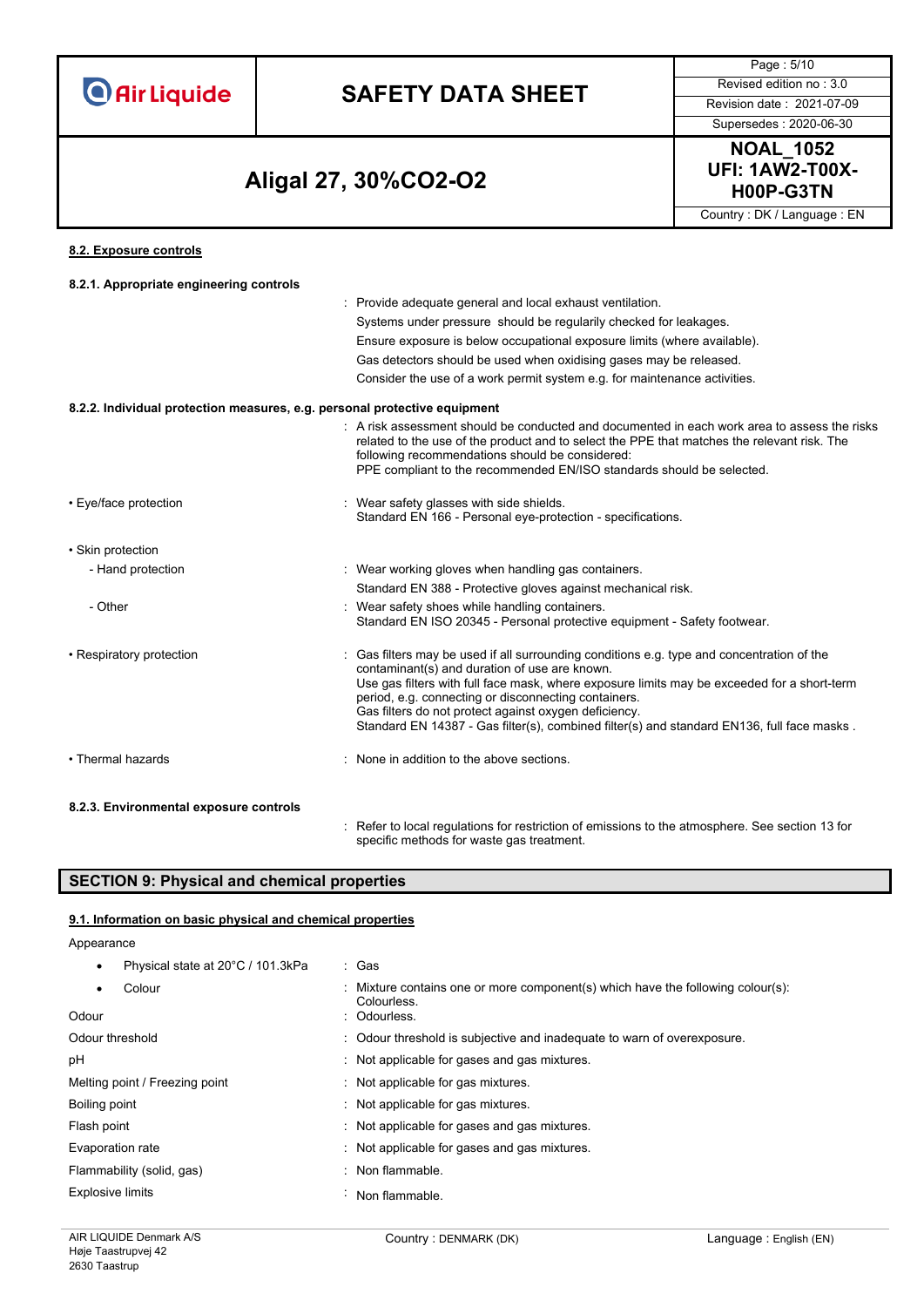# **SAFETY DATA SHEET** Revised edition no : 3.0

Page : 6/10

Supersedes : 2020-06-30

### **H00P-G3TN Aligal 27, 30%CO2-O2**



Country : DK / Language : EN

| Vapour pressure [20°C]                          | $:$ Not applicable.                                                                                                                               |
|-------------------------------------------------|---------------------------------------------------------------------------------------------------------------------------------------------------|
| Vapour pressure [50°C]                          | $:$ Not applicable.                                                                                                                               |
| Vapour density                                  | $\therefore$ Not applicable.                                                                                                                      |
| Relative density, gas (air=1)                   | $\therefore$ Heavier than air.                                                                                                                    |
| Water solubility                                | $\therefore$ Solubility in water of component(s) of the mixture $\therefore$<br>• Carbon dioxide: 2000 mg/l Completely soluble. • Oxygen: 39 mg/l |
| Partition coefficient n-octanol/water (Log Kow) | Not applicable for gas mixtures.                                                                                                                  |
| Auto-ignition temperature                       | : Non flammable.                                                                                                                                  |
| Decomposition temperature                       | $:$ Not applicable.                                                                                                                               |
| Viscosity                                       | : No reliable data available.                                                                                                                     |
| Explosive properties                            | $:$ Not applicable.                                                                                                                               |
| Oxidising properties                            | : Oxidiser.                                                                                                                                       |
| 9.2. Other information                          |                                                                                                                                                   |
| Molar mass                                      | : Not applicable for gas mixtures.                                                                                                                |
| Other data                                      | : Gas/vapour heavier than air. May accumulate in confined spaces, particularly at or below<br>ground level.                                       |

| <b>SECTION 10: Stability and reactivity</b> |                                                                                                                                                                         |
|---------------------------------------------|-------------------------------------------------------------------------------------------------------------------------------------------------------------------------|
| 10.1. Reactivity                            |                                                                                                                                                                         |
|                                             | : No reactivity hazard other than the effects described in sub-sections below.                                                                                          |
| 10.2. Chemical stability                    |                                                                                                                                                                         |
|                                             | Stable under normal conditions.                                                                                                                                         |
| 10.3. Possibility of hazardous reactions    |                                                                                                                                                                         |
|                                             | : Violently oxidises organic material.                                                                                                                                  |
| 10.4. Conditions to avoid                   |                                                                                                                                                                         |
|                                             | : Avoid moisture in installation systems.                                                                                                                               |
| 10.5. Incompatible materials                |                                                                                                                                                                         |
|                                             | : May react violently with combustible materials.                                                                                                                       |
|                                             | May react violently with reducing agents.                                                                                                                               |
|                                             | Keep equipment free from oil and grease. For more guidance, refer to the EIGA Doc. 33 -<br>Cleaning of Equipment for Oxygen Service downloadable at http://www.eiga.eu. |
|                                             | For additional information on compatibility refer to ISO 11114.                                                                                                         |
| 10.6. Hazardous decomposition products      |                                                                                                                                                                         |
|                                             | Under normal conditions of storage and use, hazardous decomposition products should not be<br>produced.                                                                 |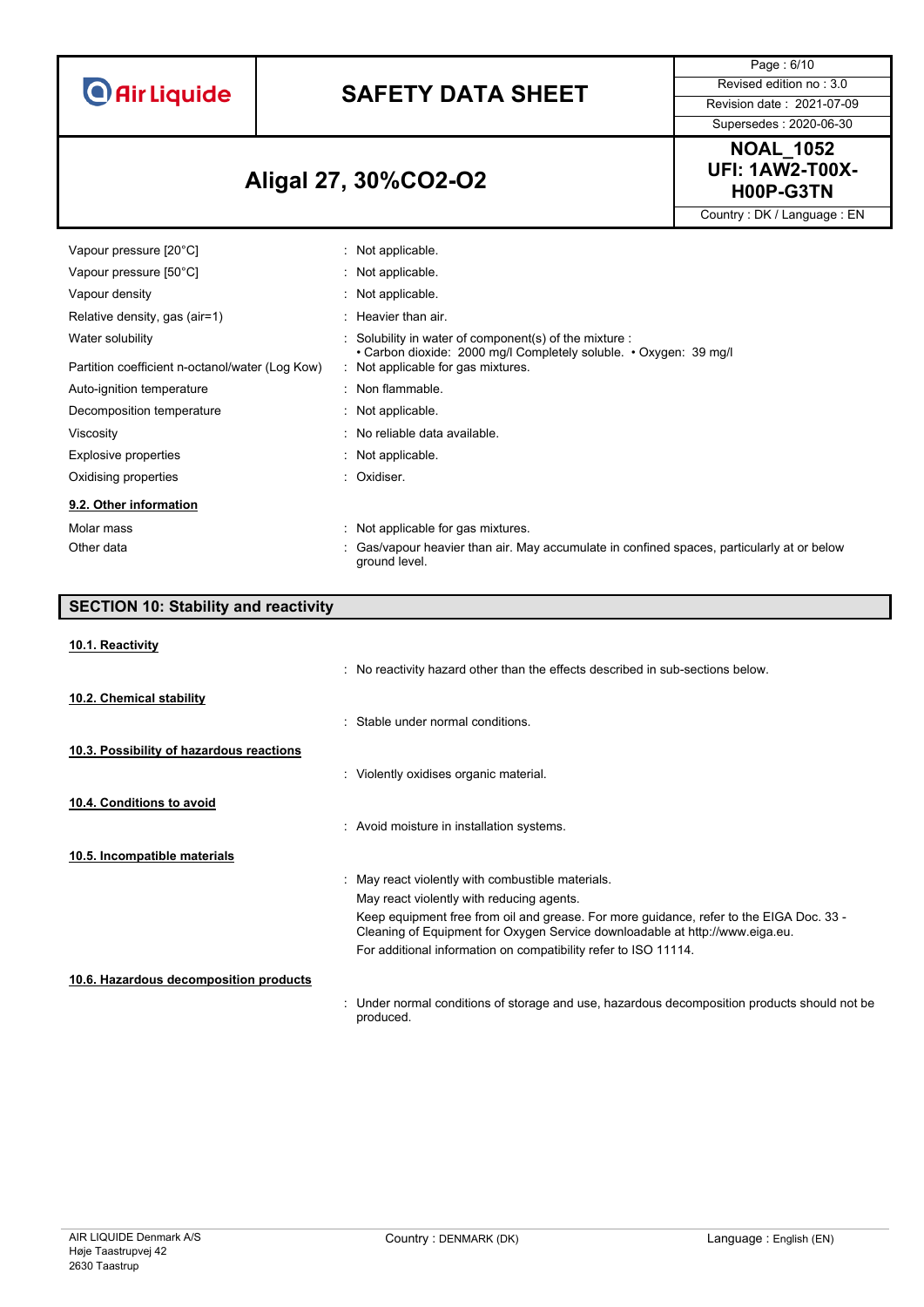# **SAFETY DATA SHEET** Revised edition no : 3.0

Supersedes : 2020-06-30

Page : 7/10

### **H00P-G3TN Aligal 27, 30%CO2-O2**

**NOAL\_1052 UFI: 1AW2-T00X-**

Country : DK / Language : EN

### **SECTION 11: Toxicological information**

#### **11.1. Information on toxicological effects**

| <b>Acute toxicity</b>                | : Toxicological effects not expected from this product if occupational exposure limit values are<br>not exceeded.                                                                                                                                                                                                                                                                                                                               |
|--------------------------------------|-------------------------------------------------------------------------------------------------------------------------------------------------------------------------------------------------------------------------------------------------------------------------------------------------------------------------------------------------------------------------------------------------------------------------------------------------|
|                                      | Unlike simple asphyxiants, carbon dioxide has the ability to cause death even when normal<br>oxygen levels (20-21%) are maintained. 5% CO2 has been found to act synergistically to<br>increase the toxicity of certain other gases (CO, NO2). CO2 has been shown to enhance the<br>production of carboxy- or met-hemoglobin by these gases possibly due to carbon dioxide's<br>stimulatory effects on the respiratory and circulatory systems. |
|                                      | For more information, see 'EIGA Safety Info 24: Carbon Dioxide, Physiological Hazards' at<br>www.eiga.eu.                                                                                                                                                                                                                                                                                                                                       |
| Skin corrosion/irritation            | : No known effects from this product.                                                                                                                                                                                                                                                                                                                                                                                                           |
| Serious eye damage/irritation        | : No known effects from this product.                                                                                                                                                                                                                                                                                                                                                                                                           |
| Respiratory or skin sensitisation    | : No known effects from this product.                                                                                                                                                                                                                                                                                                                                                                                                           |
| Germ cell mutagenicity               | : No known effects from this product.                                                                                                                                                                                                                                                                                                                                                                                                           |
| Carcinogenicity                      | : No known effects from this product.                                                                                                                                                                                                                                                                                                                                                                                                           |
| <b>Reproductive toxicity</b>         |                                                                                                                                                                                                                                                                                                                                                                                                                                                 |
| Toxic for reproduction: Fertility    | : No known effects from this product.                                                                                                                                                                                                                                                                                                                                                                                                           |
| Toxic for reproduction: unborn child | : No known effects from this product.                                                                                                                                                                                                                                                                                                                                                                                                           |
| <b>STOT-single exposure</b>          | : No known effects from this product.                                                                                                                                                                                                                                                                                                                                                                                                           |
| <b>STOT-repeated exposure</b>        | : No known effects from this product.                                                                                                                                                                                                                                                                                                                                                                                                           |
| <b>Aspiration hazard</b>             | : Not applicable for gases and gas mixtures.                                                                                                                                                                                                                                                                                                                                                                                                    |

#### **SECTION 12: Ecological information**

#### **12.1. Toxicity**

| Assessment                               | : No ecological damage caused by this product.                                                                                    |
|------------------------------------------|-----------------------------------------------------------------------------------------------------------------------------------|
| EC50 48h - Daphnia magna [mg/l]          | No data available.                                                                                                                |
| EC50 72h - Algae [mg/l]                  | : No data available.                                                                                                              |
| LC50 96 h - Fish [mg/l]                  | : No data available.                                                                                                              |
| 12.2. Persistence and degradability      |                                                                                                                                   |
| Assessment                               | : No ecological damage caused by this product.                                                                                    |
| 12.3. Bioaccumulative potential          |                                                                                                                                   |
| Assessment                               | : No data available.                                                                                                              |
| 12.4. Mobility in soil                   |                                                                                                                                   |
| Assessment                               | : Because of its high volatility, the product is unlikely to cause ground or water pollution.<br>Partition into soil is unlikely. |
| 12.5. Results of PBT and vPvB assessment |                                                                                                                                   |
| Assessment                               | : Not classified as PBT or vPvB.                                                                                                  |
| 12.6. Other adverse effects              |                                                                                                                                   |
| Other adverse effects                    | : No known effects from this product.                                                                                             |
| Effect on the ozone layer                | $:$ None.                                                                                                                         |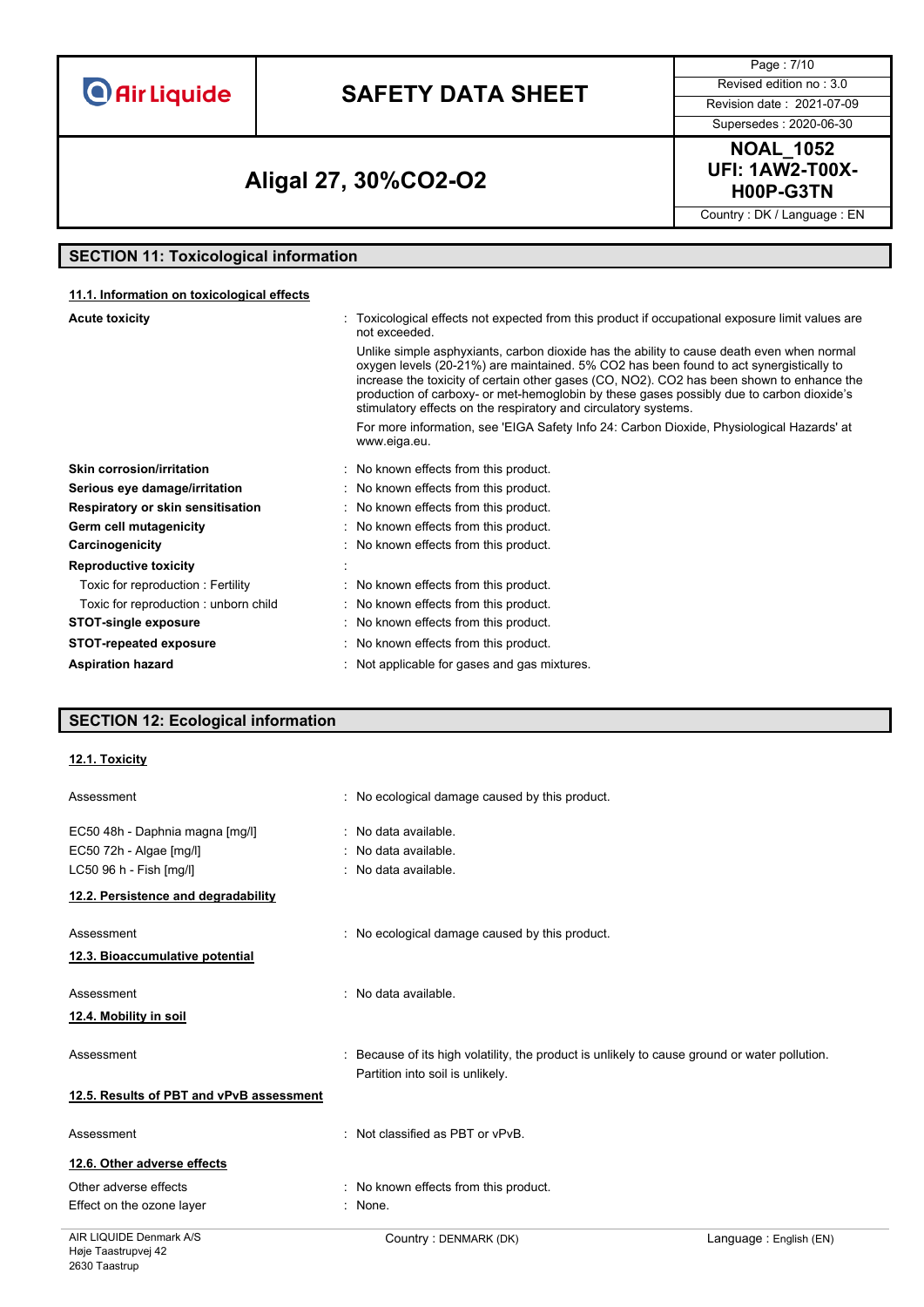|                                                                                                                                                                                                                                                   |                                                                                                                                                       | Page: 8/10                                              |
|---------------------------------------------------------------------------------------------------------------------------------------------------------------------------------------------------------------------------------------------------|-------------------------------------------------------------------------------------------------------------------------------------------------------|---------------------------------------------------------|
| <b>O</b> Air Liquide                                                                                                                                                                                                                              |                                                                                                                                                       | Revised edition no: 3.0                                 |
|                                                                                                                                                                                                                                                   | <b>SAFETY DATA SHEET</b>                                                                                                                              | Revision date: 2021-07-09                               |
|                                                                                                                                                                                                                                                   |                                                                                                                                                       | Supersedes: 2020-06-30                                  |
|                                                                                                                                                                                                                                                   | Aligal 27, 30%CO2-O2                                                                                                                                  | <b>NOAL_1052</b><br><b>UFI: 1AW2-T00X-</b><br>H00P-G3TN |
|                                                                                                                                                                                                                                                   |                                                                                                                                                       | Country: DK / Language: EN                              |
| Effect on global warming                                                                                                                                                                                                                          | : Contains greenhouse gas(es).                                                                                                                        |                                                         |
| <b>SECTION 13: Disposal considerations</b>                                                                                                                                                                                                        |                                                                                                                                                       |                                                         |
| 13.1. Waste treatment methods                                                                                                                                                                                                                     | Contact supplier if quidance is required.                                                                                                             |                                                         |
|                                                                                                                                                                                                                                                   | May be vented to atmosphere in a well ventilated place.                                                                                               |                                                         |
|                                                                                                                                                                                                                                                   | Do not discharge into any place where its accumulation could be dangerous.                                                                            |                                                         |
|                                                                                                                                                                                                                                                   | Ensure that the emission levels from local regulations or operating permits are not exceeded.                                                         |                                                         |
|                                                                                                                                                                                                                                                   | Refer to the EIGA code of practice Doc.30 "Disposal of Gases", downloadable at<br>http://www.eiga.org for more guidance on suitable disposal methods. |                                                         |
|                                                                                                                                                                                                                                                   | Return unused product in original container to supplier.                                                                                              |                                                         |
| List of hazardous waste codes (from<br>Commission Decision 2000/532/EC as<br>amended)                                                                                                                                                             | : 16 05 04 *: Gases in pressure containers (including halons) containing hazardous substances.                                                        |                                                         |
| 13.2. Additional information                                                                                                                                                                                                                      |                                                                                                                                                       |                                                         |
|                                                                                                                                                                                                                                                   | : External treatment and disposal of waste should comply with applicable local and/or national                                                        |                                                         |
|                                                                                                                                                                                                                                                   | regulations.                                                                                                                                          |                                                         |
| <b>SECTION 14: Transport information</b>                                                                                                                                                                                                          |                                                                                                                                                       |                                                         |
|                                                                                                                                                                                                                                                   |                                                                                                                                                       |                                                         |
| 14.1. UN number                                                                                                                                                                                                                                   |                                                                                                                                                       |                                                         |
|                                                                                                                                                                                                                                                   |                                                                                                                                                       |                                                         |
|                                                                                                                                                                                                                                                   | : 3156                                                                                                                                                |                                                         |
|                                                                                                                                                                                                                                                   |                                                                                                                                                       |                                                         |
|                                                                                                                                                                                                                                                   | COMPRESSED GAS, OXIDIZING, N.O.S. (Oxygen, Carbon dioxide)                                                                                            |                                                         |
|                                                                                                                                                                                                                                                   | Compressed gas, oxidizing, n.o.s. (Oxygen, Carbon dioxide)                                                                                            |                                                         |
|                                                                                                                                                                                                                                                   | COMPRESSED GAS, OXIDIZING, N.O.S. (Oxygen, Carbon dioxide)                                                                                            |                                                         |
|                                                                                                                                                                                                                                                   |                                                                                                                                                       |                                                         |
| UN-No.<br>14.2. UN proper shipping name<br>Transport by road/rail (ADR/RID)<br>Transport by air (ICAO-TI / IATA-DGR)<br><b>Transport by sea (IMDG)</b><br>14.3. Transport hazard class(es)<br>Labelling                                           |                                                                                                                                                       |                                                         |
|                                                                                                                                                                                                                                                   |                                                                                                                                                       |                                                         |
|                                                                                                                                                                                                                                                   | 2.2 : Non-flammable, non-toxic gases.                                                                                                                 |                                                         |
|                                                                                                                                                                                                                                                   | 5.1 : Oxidizing substances.                                                                                                                           |                                                         |
|                                                                                                                                                                                                                                                   |                                                                                                                                                       |                                                         |
|                                                                                                                                                                                                                                                   | $\therefore$ 2                                                                                                                                        |                                                         |
|                                                                                                                                                                                                                                                   | : 10                                                                                                                                                  |                                                         |
|                                                                                                                                                                                                                                                   | : 25                                                                                                                                                  |                                                         |
| Class<br><b>Classification code</b>                                                                                                                                                                                                               | : E - Passage forbidden through tunnels of category E                                                                                                 |                                                         |
|                                                                                                                                                                                                                                                   | : 2.2(5.1)                                                                                                                                            |                                                         |
|                                                                                                                                                                                                                                                   |                                                                                                                                                       |                                                         |
| <b>Tunnel Restriction</b><br><b>Transport by sea (IMDG)</b>                                                                                                                                                                                       | : 2.2(5.1)                                                                                                                                            |                                                         |
| Transport by road/rail (ADR/RID)<br>Hazard identification number<br>Transport by air (ICAO-TI / IATA-DGR)<br>Class / Div. (Sub. risk(s))<br>Class / Div. (Sub. risk(s))<br>Emergency Schedule (EmS) - Fire<br>Emergency Schedule (EmS) - Spillage | $: F-C$                                                                                                                                               |                                                         |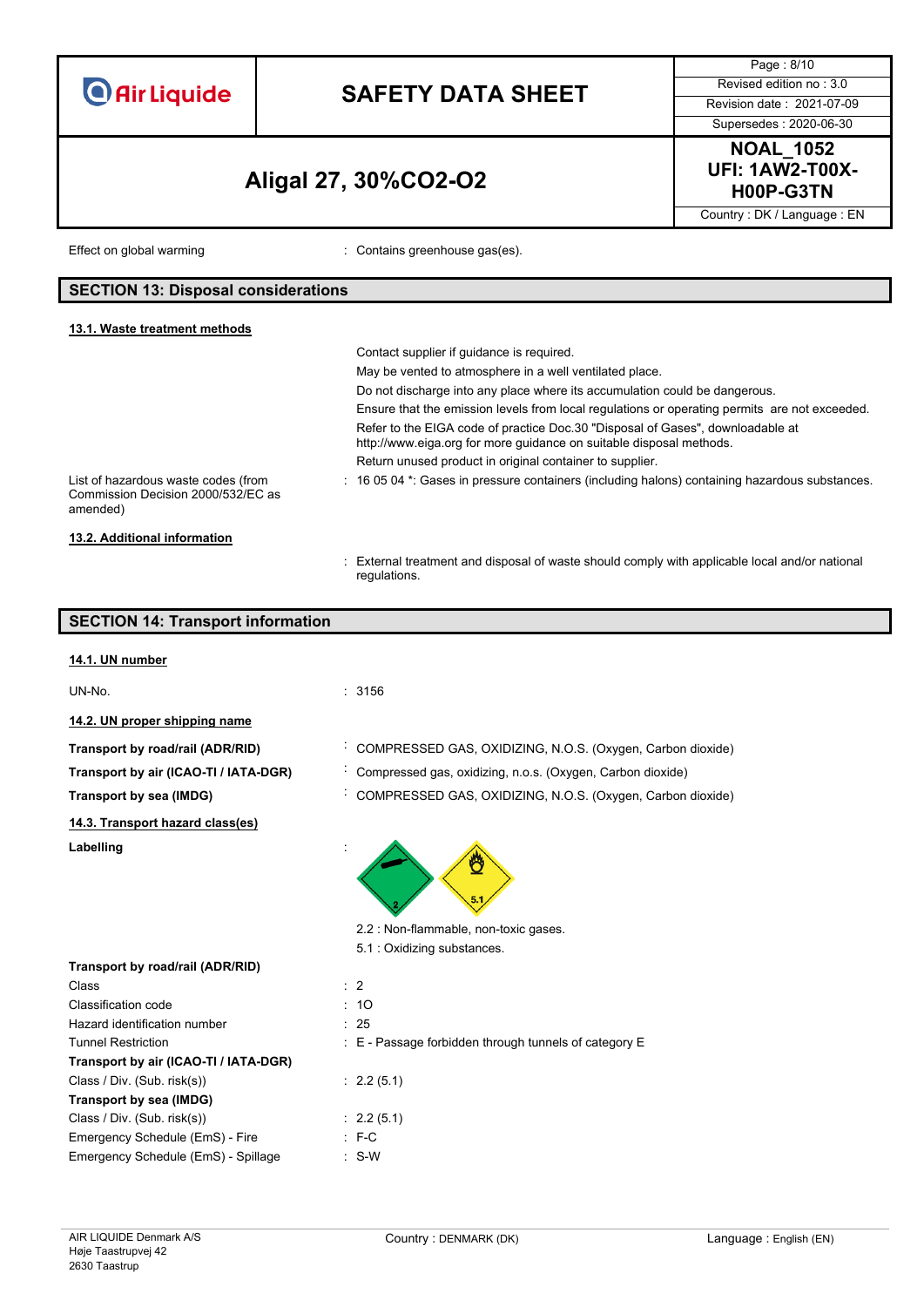|  |  | <b>O</b> Air Liquide |
|--|--|----------------------|

# **SAFETY DATA SHEET** Revised edition no : 3.0

Supersedes : 2020-06-30

Page : 9/10

### **H00P-G3TN Aligal 27, 30%CO2-O2**

**NOAL\_1052 UFI: 1AW2-T00X-**

Country : DK / Language : EN

| 14.4. Packing group                   |        |                                                                                                                                          |
|---------------------------------------|--------|------------------------------------------------------------------------------------------------------------------------------------------|
| Transport by road/rail (ADR/RID)      |        | : Not established.                                                                                                                       |
| Transport by air (ICAO-TI / IATA-DGR) |        | Not established.                                                                                                                         |
| Transport by sea (IMDG)               |        | Not established.                                                                                                                         |
| 14.5. Environmental hazards           |        |                                                                                                                                          |
| Transport by road/rail (ADR/RID)      |        | None.                                                                                                                                    |
| Transport by air (ICAO-TI / IATA-DGR) | ÷.     | None.                                                                                                                                    |
| Transport by sea (IMDG)               | $\sim$ | None.                                                                                                                                    |
| 14.6. Special precautions for user    |        |                                                                                                                                          |
| Packing Instruction(s)                |        |                                                                                                                                          |
| Transport by road/rail (ADR/RID)      |        | $\therefore$ P200                                                                                                                        |
| Transport by air (ICAO-TI / IATA-DGR) |        |                                                                                                                                          |
| Passenger and Cargo Aircraft          |        | : 200.                                                                                                                                   |
| Cargo Aircraft only                   |        | : 200.                                                                                                                                   |
| Transport by sea (IMDG)               |        | : P200                                                                                                                                   |
| Special transport precautions         |        | : Avoid transport on vehicles where the load space is not separated from the driver's<br>compartment.                                    |
|                                       |        | Ensure vehicle driver is aware of the potential hazards of the load and knows what to do in the<br>event of an accident or an emergency. |
|                                       |        | Before transporting product containers:                                                                                                  |
|                                       |        | - Ensure there is adequate ventilation.                                                                                                  |
|                                       |        | - Ensure that containers are firmly secured.                                                                                             |
|                                       |        | - Ensure valve is closed and not leaking.                                                                                                |
|                                       |        | - Ensure valve outlet cap nut or plug (where provided) is correctly fitted.                                                              |
|                                       |        | - Ensure valve protection device (where provided) is correctly fitted.                                                                   |

#### **14.7. Transport in bulk according to Annex II of Marpol and the IBC Code**

: Not applicable.

#### **SECTION 15: Regulatory information**

#### **15.1. Safety, health and environmental regulations/legislation specific for the substance or mixture**

| <b>EU-Regulations</b>                     |                                                                                                           |
|-------------------------------------------|-----------------------------------------------------------------------------------------------------------|
| Restrictions on use                       | $\therefore$ None.                                                                                        |
| Seveso Directive: 2012/18/EU (Seveso III) | : Covered.                                                                                                |
| <b>National regulations</b>               |                                                                                                           |
| National legislation                      | : Ensure all national/local regulations are observed.                                                     |
| <b>Denmark</b>                            |                                                                                                           |
| Recommendations Danish Regulation         | : Pregnant/breastfeeding women working with the product must not be in direct contact with the<br>product |
| 15.2. Chemical safety assessment          |                                                                                                           |
|                                           | : A CSA does not need to be carried out for this product.                                                 |